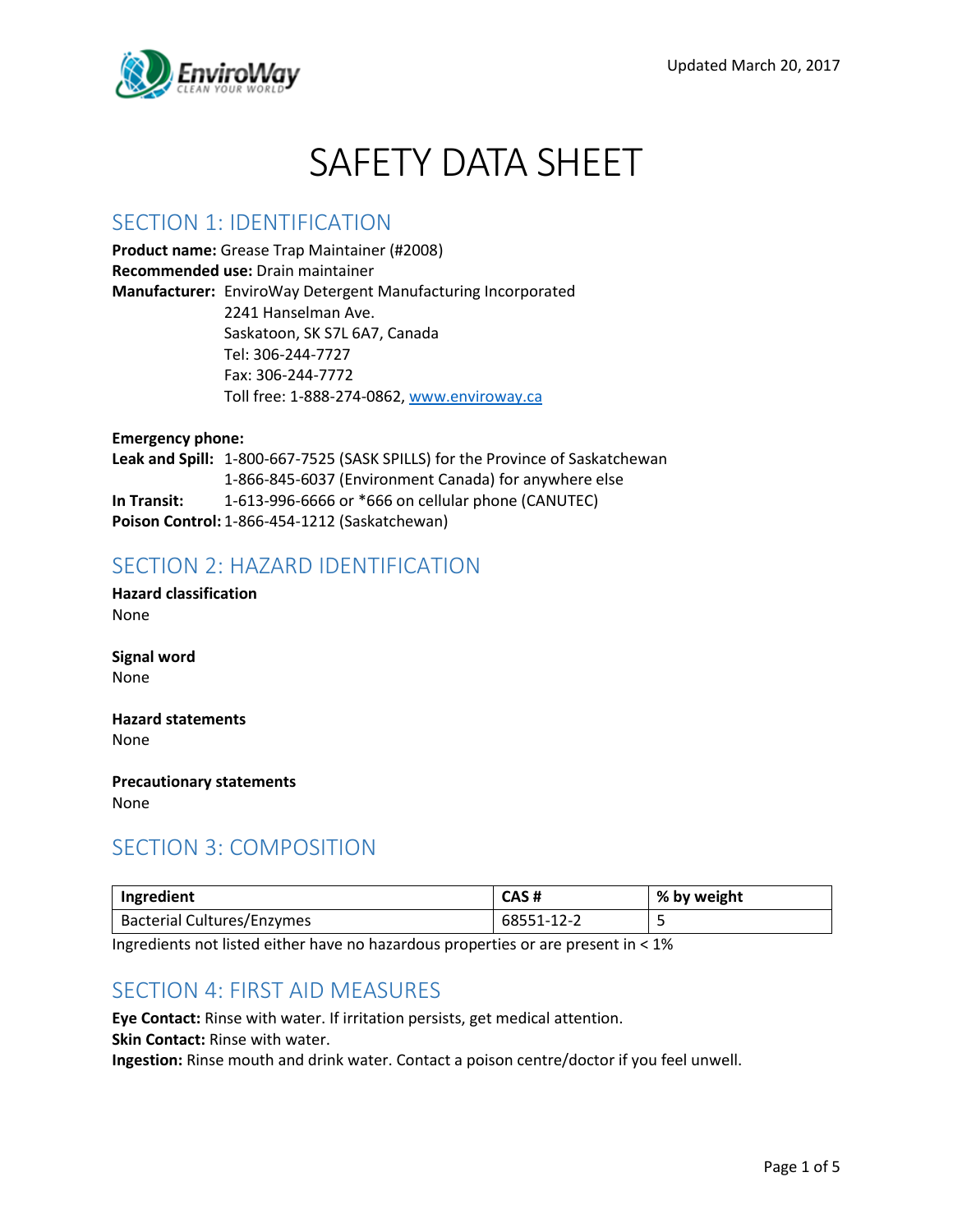

# SECTION 5: FIRE FIGHTING MEASURES

**Flammable:** No

**Means of Extinction:** Water

**Flashpoint:** Information not available

**Special Fire Fighting Procedures:** Use water spray to keep containers cool. Fire fighters should wear selfcontained breathing apparatus and full protective clothing.

# SECTION 6: ACCIDENTAL RELEASE MEASURES

**Leak and Spill Procedures:** Pickup with mops. Wash down residue with water.

# SECTION 7: HANDLING AND STORAGE

**Handling Procedures and Equipment** Do not ingest. Avoid contact with skin and eyes. Handle in accordance with good industrial hygiene.

**Storage Requirements: Storage Requirements:** Store in a dry, cool, well-ventilated area between 5°C to 40°C and away from direct sunlight. Store away from incompatible materials such as strong acids. Avoid food contamination.

**\*\*KEEP OUT OF REACH OF CHILDREN\*\***

# SECTION 8: PERSONAL PROTECTION

| Ingredient                        | <b>Exposure limit -</b> | <b>Exposure limit</b> | <b>Exposure limit</b> |
|-----------------------------------|-------------------------|-----------------------|-----------------------|
|                                   | <b>ACGIH</b>            | – OSHA                | $-IDLH$               |
| <b>Bacterial Cultures/Enzymes</b> | Not available           | Not available         | Not available         |

**Gloves:** Not required with routine use. **Respirator:** Not required with routine use. **Eye:** Not required with routine use. **Footwear:** Not required with routine use. **Clothing:** Not required with routine use.

# SECTION 9: PHYSICAL AND CHEMICAL PROPERTIES

**Appearance:** Pink liquid **Odour:** Fragrant **Odour Threshold (ppm):** Information not available **pH:** 7.0-9.0 **Freezing Point:** Information not available **Initial Boiling Point/Range:** 100°C **Flash point:** Information not available **Evaporation Rate:** Information not available **Flammability:** Information not available **Upper/lower flammability/explosive limit:** Information not available **Vapour Pressure (mmHg):** Information not available **Vapour Density (air = 1):** Weighted average: 1 **Relative density:** 0.6 – 0.8 **Solubility in Water:** Soluble **Partition coefficient:** Information not available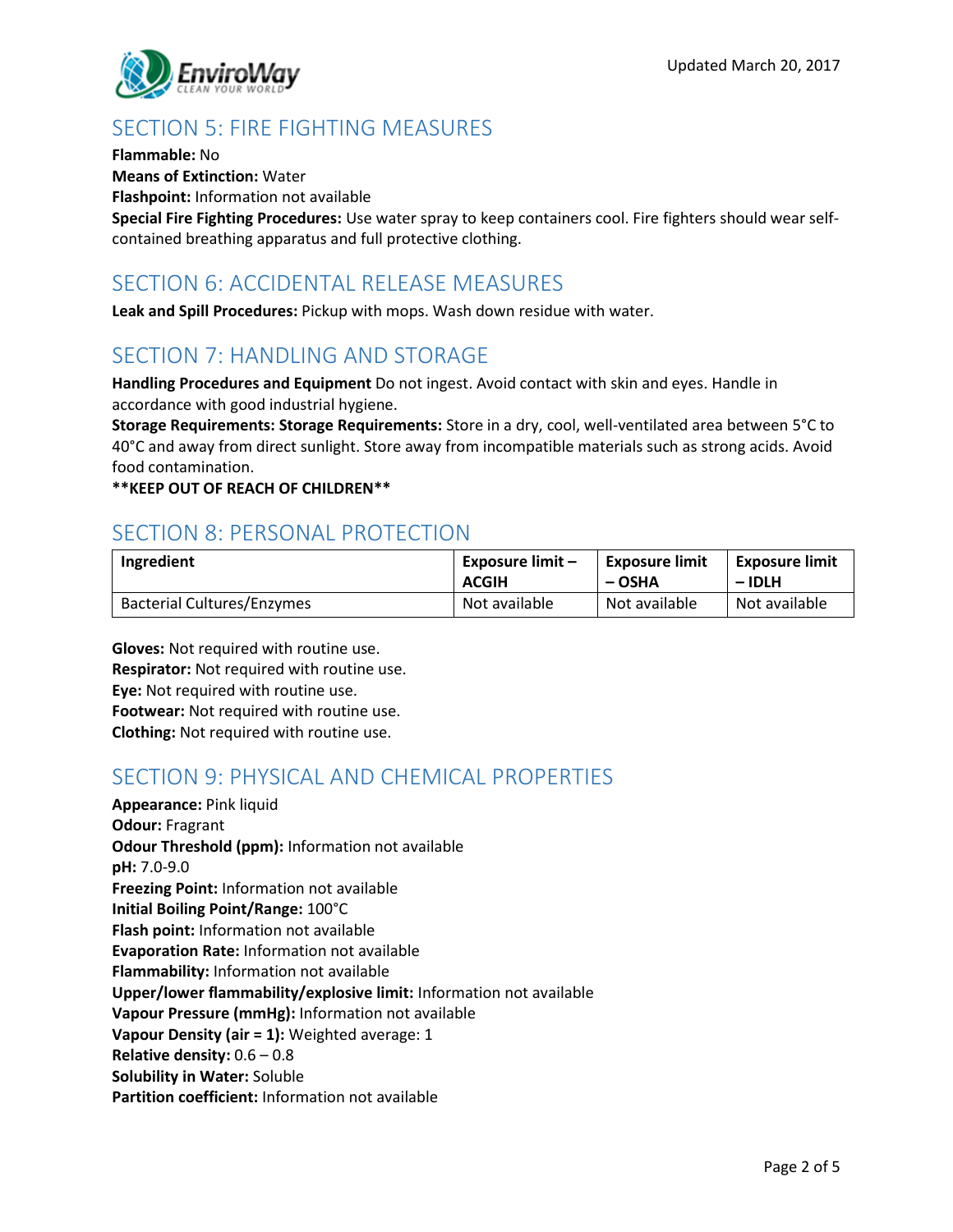

**Auto-ignition temperature:** Information not available **Decomposition temperature:** Information not available **Viscosity:** Not available

## SECTION 10: STABILITY AND REACTIVITY

**Chemical Stability:** Stable **Hazardous Polymerization:** Will not occur. **Materials to Avoid:** Strong acids **Hazardous Decomposition Products:** May produce oxides of carbon and nitrogen

# SECTION 11: TOXICOLOGICAL INFORMATION

| Ingredient                        | LD50 oral        | LD50 dermal      | <b>LC50 inhalation</b> |
|-----------------------------------|------------------|------------------|------------------------|
|                                   | (mg/kg) (rat)    | (mg/kg)          | (mg/L)                 |
| <b>Bacterial Cultures/Enzymes</b> | Not established* | Not established* | Not established*       |

**\*** Product formulation consists of a range of naturally occurring microorganisms which are known to be non-pathogenic to humans, livestock, and agricultural crops.

#### **EFFECTS OF ACUTE EXPOSURE:**

**Skin Contact:** May cause slight irritation. Prolonged or repeated contact may cause drying or irritation of the skin.

**Eye Contact:** May cause mild irritation.

**Ingestion:** May cause nausea, vomiting, and gastrointestinal irritation and diarrhoea.

**Germ cell mutagenicity:** Not available

**Carcinogenicity:** None of the ingredients are on IARC or ACGIH lists as carcinogens

**Reproductive toxicity:** Not available **STOT single exposure:** Not available **STOT repeated exposure:** Not available **Aspiration hazard:** Not available

**Routes of exposure:** Ingestion, inhalation, skin/eye exposure

#### **EFFECTS OF CHRONIC EXPOSURE:**

**Skin Contact:** Not known. **Eye Contact:** Not known. **Ingestion:** Not known

#### **Numerical measure of toxicity:**

Oral: LD50 = 5,063,291 mg/kg Dermal: LD50 = 100,000,000 mg/kg Inhalation: LC50 = 6600 mg/L

#### SECTION 12: ECOLOGICAL INFORMATION

**Toxicity:** Ingredient toxicity values with regards to the environment: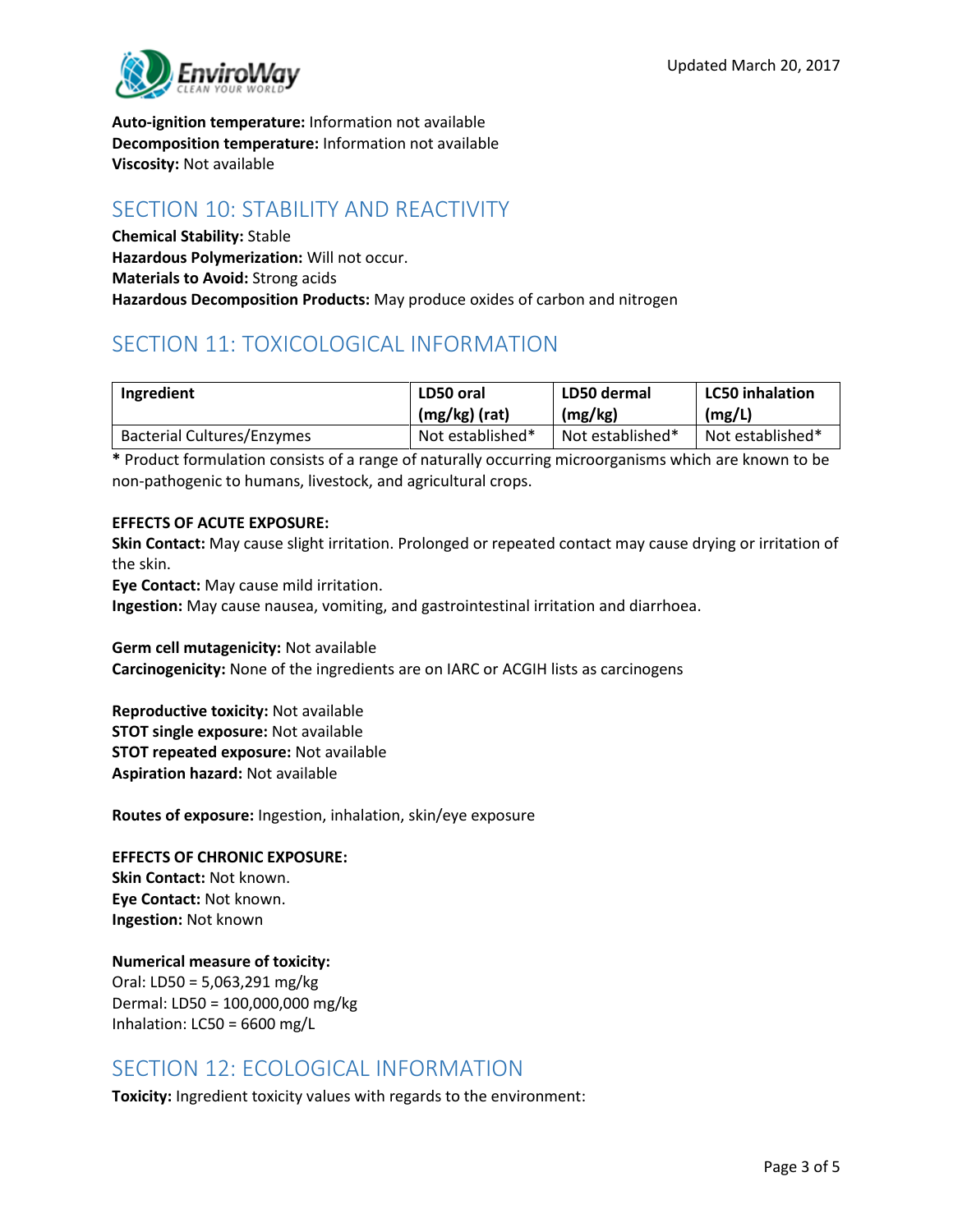

| Ingredient                        | Fish             | <b>Crustaceans</b> | Algae            |
|-----------------------------------|------------------|--------------------|------------------|
| <b>Bacterial Cultures/Enzymes</b> | Not Established* | Not Established*   | Not Established* |

\* Product is considered non-toxic to aquatic organisms

**Persistence and Degradability:** Biodegradable. **Bioaccumulation/Accumulation:** No information available. **Mobility:** No information available. **Other adverse effects:** No information available.

## SECTION 13: DISPOSAL CONSIDERATIONS

**Waste Disposal:** Dispose of in accordance with local regulations at government approved waste sites.

#### SECTION 14: TRANSPORT INFORMATION

**Special Shipping Information:** None

**TDG (Canada) TDG Proper Shipping Name:** Not Regulated **Hazard Class:** Not Applicable. **UN Number:** Not Applicable. **Packing Group:** Not Applicable. **Note:** No additional remark. **Marine Pollutant:** None

**DOT (US): DOT Shipping Name:** Not Regulated. **DOT Hazardous Class:** Not Applicable. **DOT UN Number:** Not Applicable. **DOT Packing Group:** Not Applicable. **DOT Reportable Quantity (lbs):** Not Available. **Note:** No additional remark. **Marine Pollutant:** None

# SECTION 15: REGULATORY INFORMATION

**Canadian DSL Inventory Status:** All ingredients are specified on the Domestic Substances List or exempt

# SECTION 16: OTHER INFORMATION

#### **Disclaimer – Notice to Reader**

EnviroWay Detergent Manufacturing Incorporated, expressly disclaims all express or implied warranties of merchantability and fitness for a particular purpose, with respect to the product or information provided herein, and shall under no circumstances be liable for incidental or consequential damages. Do not use ingredient information and/or ingredient percentages in this SDS as a product specification. All information appearing herein is based upon data obtained from the manufacturer and/or recognized technical sources. While the information is believed to be accurate, EnviroWay makes no representations as to its accuracy or sufficiency. Conditions of use are beyond EnviroWay's control and therefore users are responsible to verify this data under their own operating conditions to determine